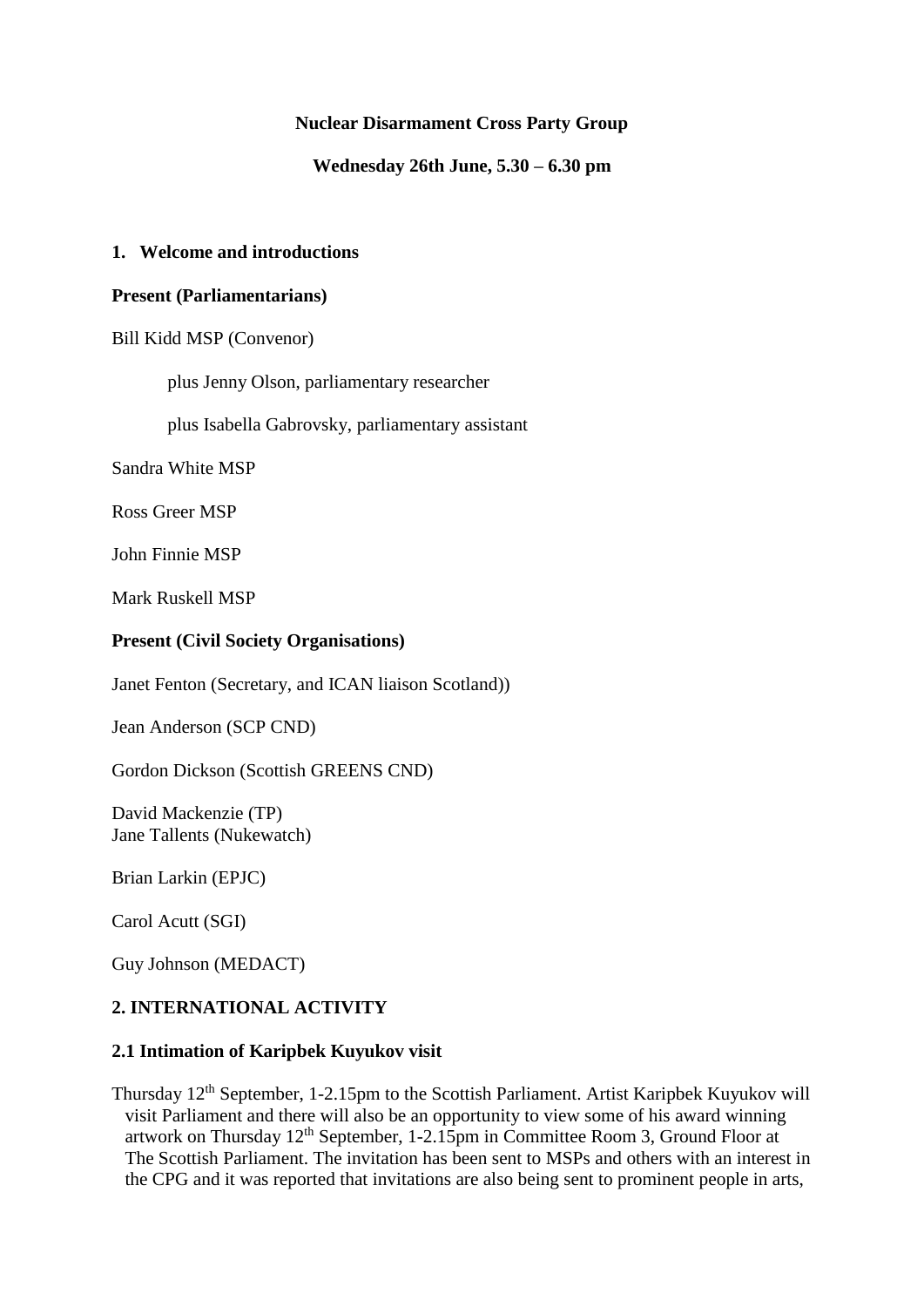disability and medical communities and that **Janet and Jenny** will co-ordinate these invites.

Janet reported that the upper house of the Kazakh parliament has approved the ratification of the TPNW on Monday  $24<sup>th</sup>$  June, which will bring the total number of ratifications to 24 when their instrument of ratification is deposited at the UN (imminent).

## **2.2 Feedback from Janet Fenton, who attended the NPT prep con in May and the ICAN Campaigners Conference - preceding and with additional sessions during.**

## **The NPT**:

 The TPNW's focus on the disproportionate impact of nuclear weapons is highlighting gender as an issue in UN diplomacy generally and on disarmament in particular significant side event at the NPT was the launch of the new UNDIR report 'Still Behind the Curve' (see [http://www.unidir.org/files/publications/pdfs/still-behind-the-curve-en-](http://www.unidir.org/files/publications/pdfs/still-behind-the-curve-en-770.pdf)[770.pdf\)](http://www.unidir.org/files/publications/pdfs/still-behind-the-curve-en-770.pdf)

In response to a question from John Finnie, re significance of gender to nuclear weapons, Janet summarised:

- o Ionising radiation has twice the impact on women's bodies as it has on men's, has more effect on soft tissue and makes the growing body more vulnerable to cancers.
- o Social stigmatisation affects female nuclear/radiation victims from Chernobyl to Fukushima where 'atomic divorce' describes marriage breakdown arising from financially unsupported evacuation of women and children
- o Nuclear weapons possession is predicated on a culture that prefers strong capable unemotional men to take charge over impulsive, emotional, nurturing women.
- o Women are usually debarred from the patriarchal political arena where there is a preference for technical description of reach and capacity, rather than description of the humanitarian consequences
- o It is not the gender of those in charge of these weapons that creates the culture, but the way that society assigns roles.
- o Astronomical cost of nuclear weapons at the expense of basic needs hits women hardest as they are the majority of those on lower incomes or in charge of the care of the poor, vulnerable and dependent.
- o The power of gender discourse to exclude what is now coded as "feminine" will be weakened by the presence of women.
- o We need to invite women and men to attend to the identities, emotions and discourses that will prevent us from accepting any possible use of nuclear weapons.
- A side event on the proposed WMD Free Middle East Conference to take place at the UN in November took place. Sharon Dolev (METO) highlighted the importance of Scotland's early input to that process and hope for a Scottish Parliament statement of support at it **Bill/Janet** to progress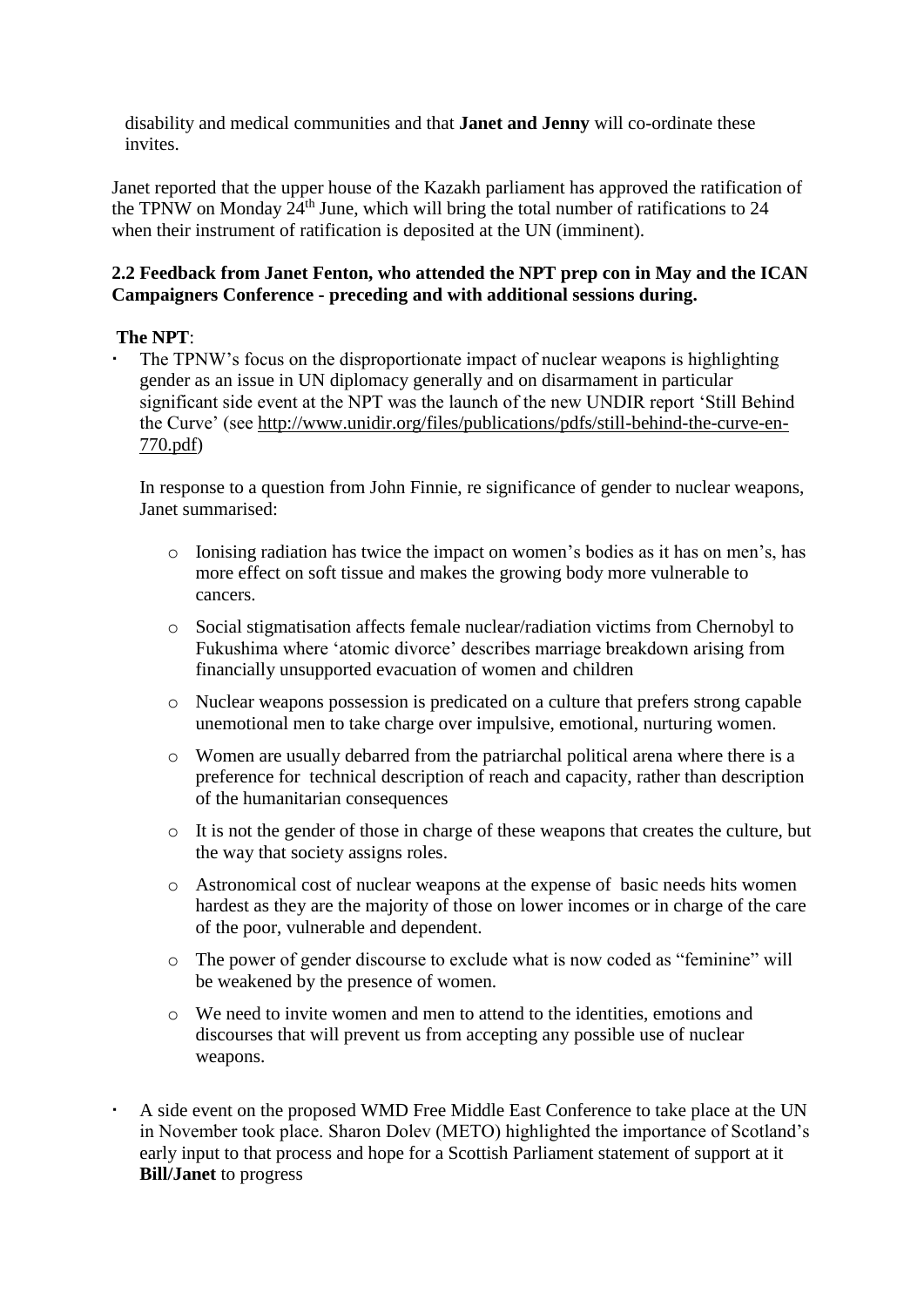Amongst pro TPNW UN member states there is awareness and interest re Scotland's position. Bill Kidd was missed by several campaigners. Diplomats can talk with MSPs at the UN. There would be diplomatic restrictions on their visiting Scotland as distinct from the UK. It would have an important and credible impact for MSPs to be in attendance at next year's NPT, which is the first review conference since the TPNW. It takes place in My 2020 in New York.MSP's could be accredited to attend through ICAN as civil society delegates. Side events and meetings for them can be facilitated and arranged by ICAN. Details **from Janet for any interested MSPS**

## **The ICAN Campaigners Conference**

- Links between climate change and the nuclear threat are well evidenced and should be highlighted in disarmament campaigning, note Bulletin of Atomic Scientists.
- Janet requests that the ICAN Cities Appeal is supported at political party level to make it easier to brief councillors on an individual basis. This was done and greatly appreciated with the Parliamentarian's Pledge last year. An event could be planned for 21 (UN International Peace Day) or 26 September (UN elimination of nuclear weapons day) **Bill/ Ross**

## **3. SCOTTISH ACTIVITY AND OPPORTUNITIES**

### **3.1 The War Game**

Further to an action and invitation in February by Trident Ploughshares on the collapse of the INF Treaty, the Russian Consul in Edinburgh may be willing to attend a screening of The War Game.

A screening of the War Game will take place at Caledonian University in November. MSP's from the CPG are invited, any who wish to attend please contact **Janet.** 

#### [https://www.eventbrite.co.uk/e/the-war-game-censorship-war-and-the-media-tickets-](https://www.eventbrite.co.uk/e/the-war-game-censorship-war-and-the-media-tickets-64227947520)[64227947520](https://www.eventbrite.co.uk/e/the-war-game-censorship-war-and-the-media-tickets-64227947520)

A second screening with a panel discussion could be arranged for MSPs at the Parliament for early next year. The panel can to include Prof John Cook and students who attended. It was agreed to invite members of the Russia and US CPG's once a date is fixed. J**anet and Jenny to progress.**

**3.2 Update from Nukewatch on Unready Scotland Report** and Government response Jane Tallents reported on a convoy emergency exercise of 22 June 2016 (see [https://theferret.scot/astral-climb-nuclear-bomb-convoy-exercise/\)](https://theferret.scot/astral-climb-nuclear-bomb-convoy-exercise/). which took place on an uninhabited back road. It usefully revealed serious shortcomings in communication and organisation.

Mark Ruskell reported that On Friday 28<sup>th</sup> June the delayed Scottish Government report on our preparedness for an incident will be published and a note will go to all MSPs and be placed on the SG web.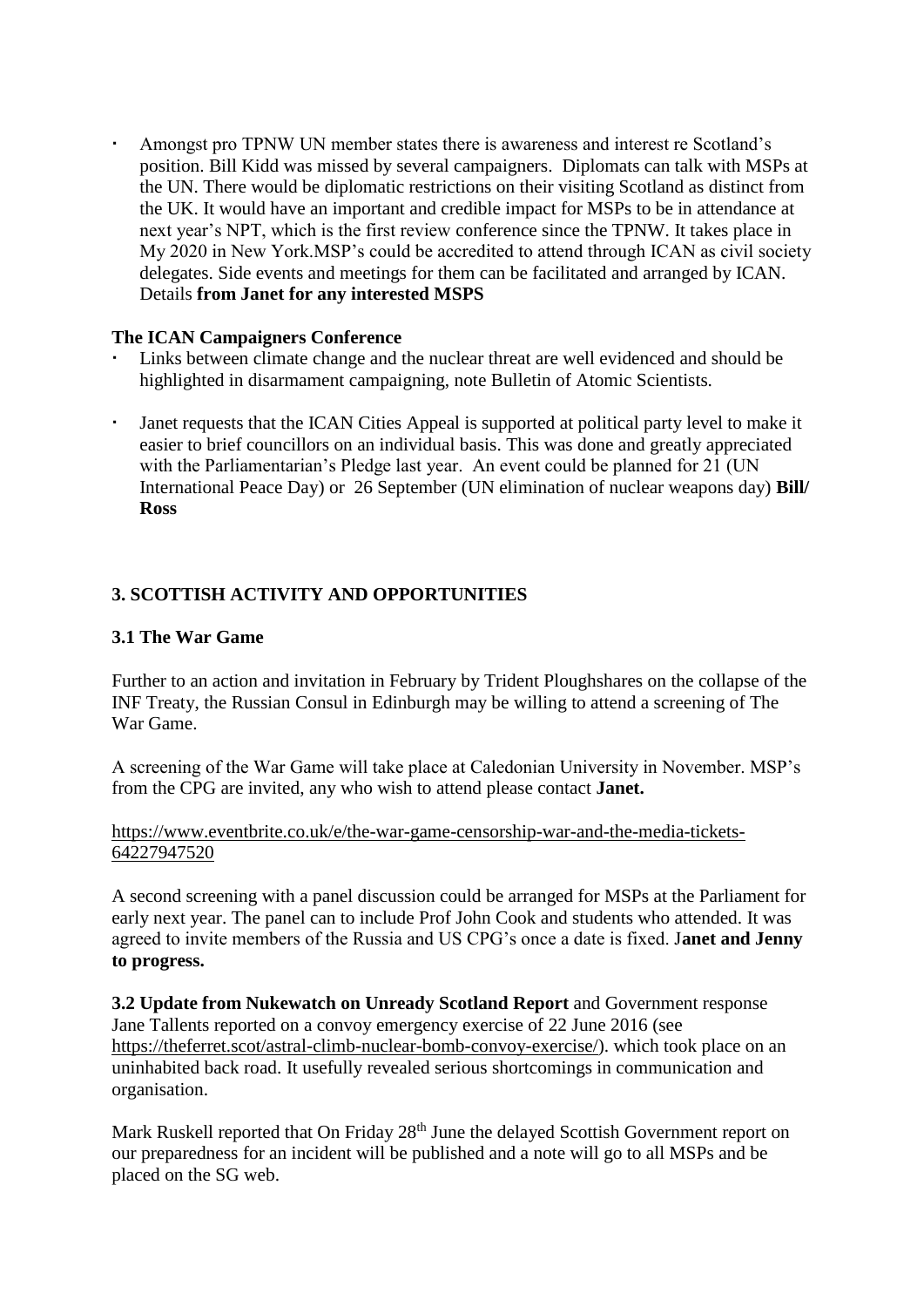It was agreed that this group should ask about plans for longer term scrutiny and who will be responsible. **Mark/Jane**

## **3.3 Update on Divestment activity** – Don't Bank on The Bomb –

There are council resolutions calling for divestment: Renfrew and East Dunbartonshire are the most recent. Don't Bank on The Bomb Scotland are reaching out to all local authorities. Parliamentary pension scheme fund manager is Baillie Gifford. The Scottish Parliament Pension Scheme Trustee Board have had productive discussions and hope to move forward on more ethical investments. Don't Bank on The Bomb Scotland website will publish new report. Details from **Brian**

## **3.4 Scottish CND update**

SCND's local stall campaign 'Scotland not Trident'. We have themed activities for every month: Housing not Trident – March; Climate not Trident –April; Jobs not Trident –May; Transport not Trident – June; NHS not Trident –  $6<sup>th</sup>$  July; Education not Trident –  $3<sup>rd</sup>$  August. There has been Scotland-wide participation and the themed leaflets have been very popular.

New reports:

*Alliances, Power and Peace in a Changing World*

on European alliances and NATO **David**

*Banning the Bomb or Assuring Destruction?* On the Treaty and how it can inform campaigning *Still NoWhere To Go* On trident replacement and the implications for Scotland **Janet**

Regular SCND activities include Glasgow street stalls on 4th Thursday of month (before the monthly Scottish Peace Network meeting), Wednesday support for the Faslane VigilSCND supports Faslane Peace Camp with publicity and practical help (through the Helensburgh CND group).

SCND hosts the nuclearban.scot website and the SCND TPNW Working Group is working on TPNW Alliance and ICAN Cities Appeal. We are part of the ICAN Scottish Round Table. Glasgow and Edinburgh Councils will discuss motions on supporting the TPNW on Friday  $28<sup>th</sup>$  June.

Scottish CND Trade Union Network reports that a resolution was passed at the Scottish TUC Congress calling for the setting up of a Scottish Defence Diversification Agency.

# **Further info SCND office**

Scottish National Party CND Group -

The Scottish National Party CND Group succeeded in getting a resolution passed at the SNP conference in April. The 'Roadmap for Trident Removal' will create a detailed description of the processes to implement immediately when Scotland becomes independent. See https://snpcnd.scot/news/. The resolution is now SNP policy. SNPCND members give regular talks on 'The Trouble with Trident' around Scotland and this month have been to Glasgow Southside, Coatbridge & Chryston, Rutherglen, Inverness and Pitlochry. **Jean**